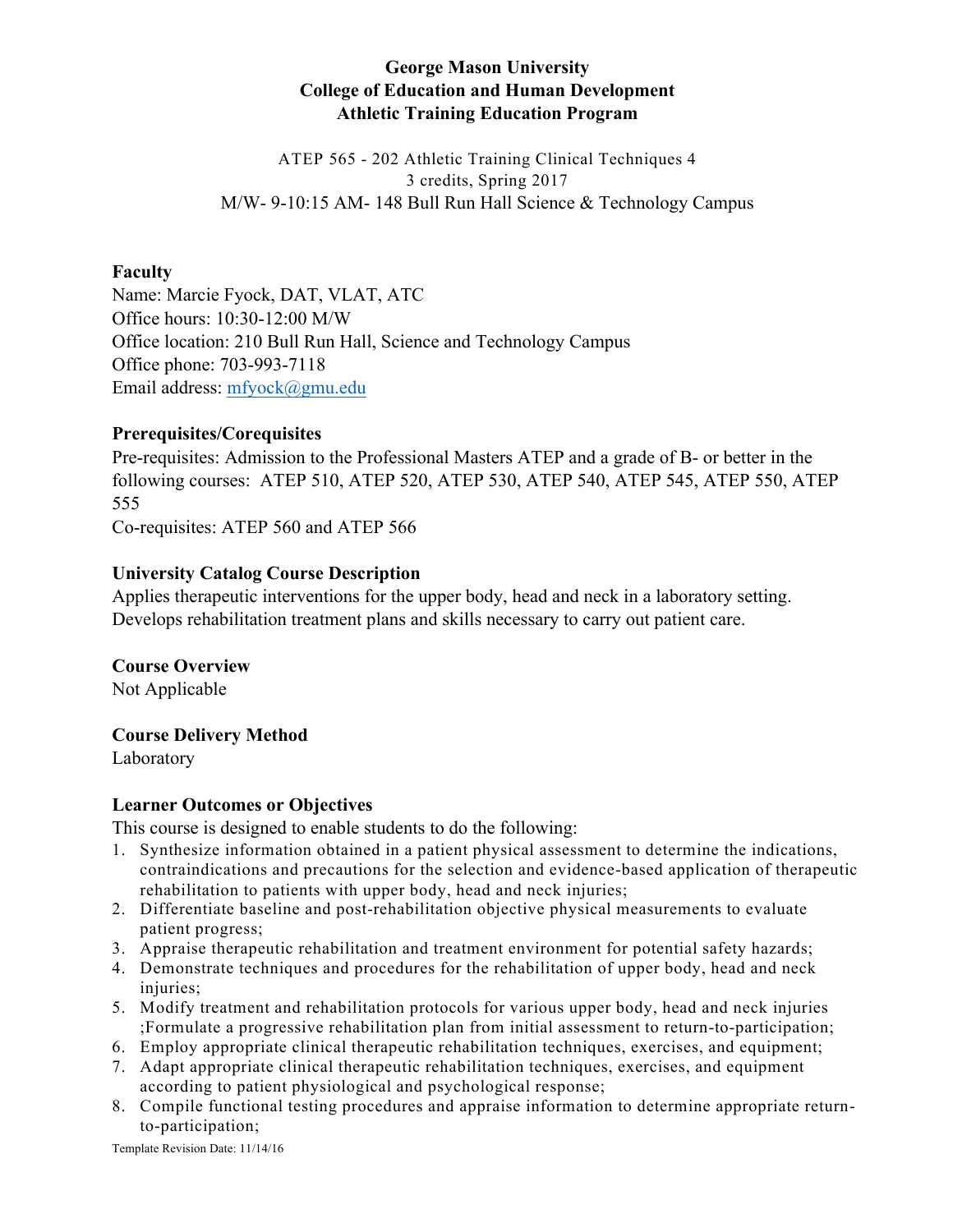- 9. Employ proper medical documentation procedures;
- 10. Create lines of communication to elicit and convey information about the patient's status and the prescribed rehabilitation protocol(s); and,
- 11. Facilitate patient confidentiality.

#### **Professional Standards**

Upon completion of this course, students will have met the following professional standards:

The course meets Commission on Accreditation of Athletic Training Education (CAATE) competencies and proficiencies in one or more of the following content areas: evidence-based practice, prevention and health promotion, clinical examination and diagnosis, acute care of injury and illness, therapeutic interventions, psychosocial strategies and referral, healthcare administration, professional development and responsibility.

#### **Required Texts**

- 1. Prentice, W. (2015). *Rehabilitation Techniques for Sports Medicine and Athletic Training.*   $(6<sup>th</sup>$  ed.). Slack Incorporated.
- 2. Knight K., Draper D. (2012). *Therapeutic Modalities: The Art and Science.* Lippincott, Williams & Wilkins.
- 3. Additional readings as assigned via Blackboard.

#### **Course Performance Evaluation**

Students are expected to submit all assignments on time in the manner outlined by the instructor (e.g., Blackboard, Tk20, hard copy). Students will be evaluated on content standards (knowledge gained) and psychomotor competency performance (demonstration of the skill content). Content standards and psychomotor skills will be assessed via practical skill demonstrations (Competency Evaluations) and a comprehensive practical examination. Class participation will be assessed through completion of daily class activities.

### • **Assignments and/or Examinations**

#### **Competency Assessment**

Performance will be assessed through completion of cognitive and psychomotor competency examinations.

#### **Comprehensive Practical Examination**

One comprehensive practical examination will be administered. The examination will require a demonstration of content knowledge and psychomotor skill gained throughout the entire semester.

#### **Evidence-Based Medicine Assignment**

Using an evidence-based practice format, you will document your progression of clinical competence by examining your current clinical practice thru reflection and critique of collected patient outcomes. Please synthesize this information into written account and share meaningful and impactful clinical decisions and outcomes. See included directions.

#### • **Other Requirements**

#### **Class Participation**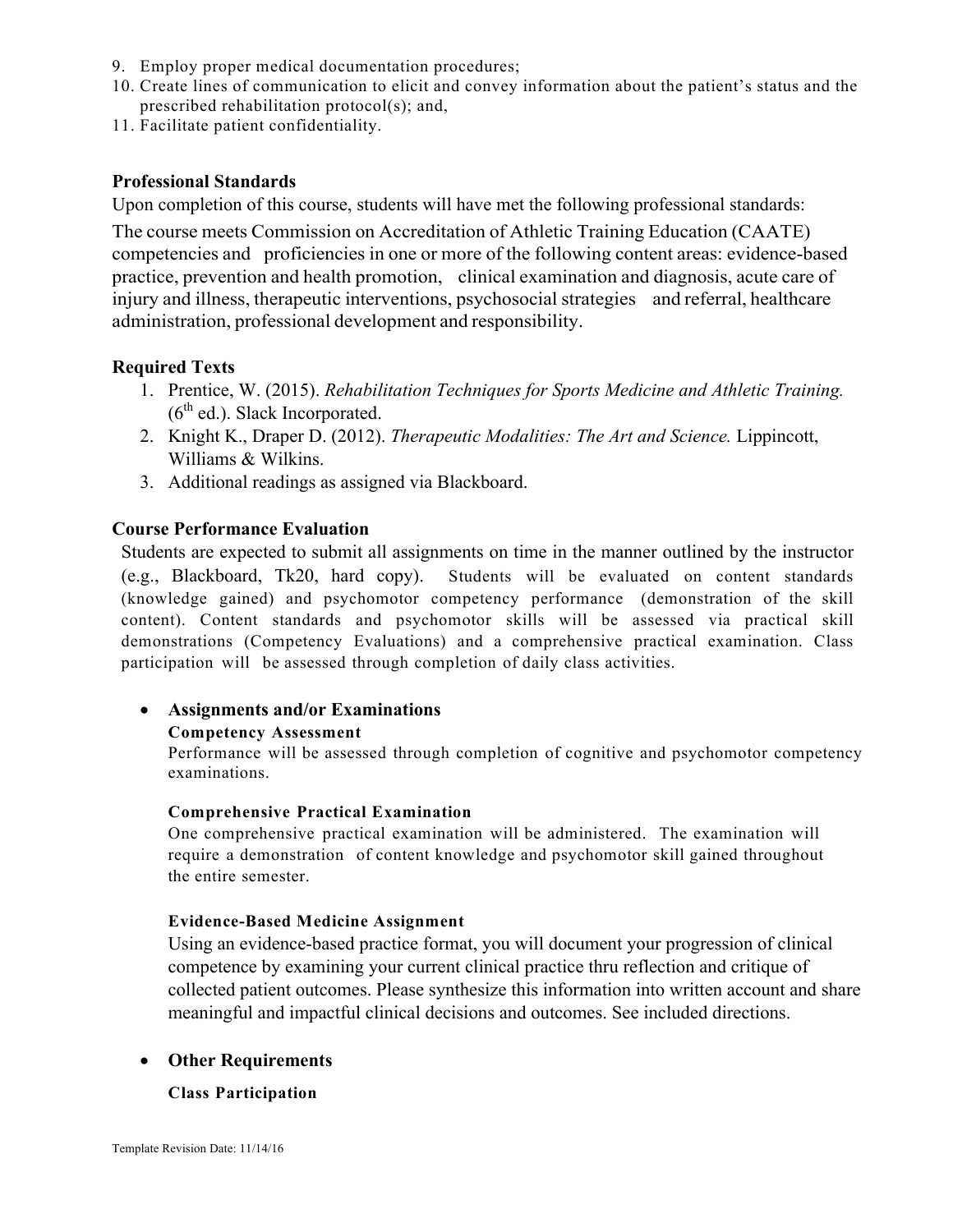Class participation will be assessed through completion of daily class activities and assignments that will be given at the end of the class period and due the next class period.

## • **Grading**

## **Course Grading Scale**

| <b>ASSESSMENT</b>                          | <b>NUMBER</b> | <b>POINTS</b> | <b>POINTS</b> |
|--------------------------------------------|---------------|---------------|---------------|
| <b>Class Participation</b>                 | 25            |               | 50            |
| Competency<br>Evaluations                  |               | 50            | 250           |
| Evidence-Based<br>Medicine<br>(EBM)Project |               | 100           | 100           |
| Comprehensive<br>Practical Exam            |               | 100           | 100           |
| <b>TOTAL</b>                               |               |               | 500           |

Grading Scale

The student's final letter grade will be earned based on the following scale:

- A:  $(93%)$
- A-:  $(90\%)$
- $B^{+}$ : (87%)
- B: (83%)
- B-:  $(80\%)$
- $C^{+}$ : (77%)
- $C: (73%)$
- F:  $(< 70\%)$

# **Grading**

Every attempt will be made to grade and return assignments in a timely manner to provide students with constructive feedback. To provide students the opportunity to fully assess the feedback provided on graded assignments, the professor will be happy to answer any questions at the next class period following the return of the assignments or during the professor's office hours. The professor acknowledges the passion with regards to grades, but unprofessional and uncivil behavior either in person or through other modes of communication will not be tolerated.

### **Name**

Your name MUST be on your papers when you turn them in. Failure to put your name will result in a 0 for the assignment.

# **Make Up Work**

Students who are absent or who arrive late without an official university or a medical doctor's excuse will not be permitted to participate in the class activities for credit the day of the absence or tardy event. There will be no make-up quizzes or exams unless an excused absence has been warranted. Students who miss an examination, quiz or other class activity because of an excused absence must complete the assignment within a week of the excused absence. It is the student's obligation to pursue any make-up work.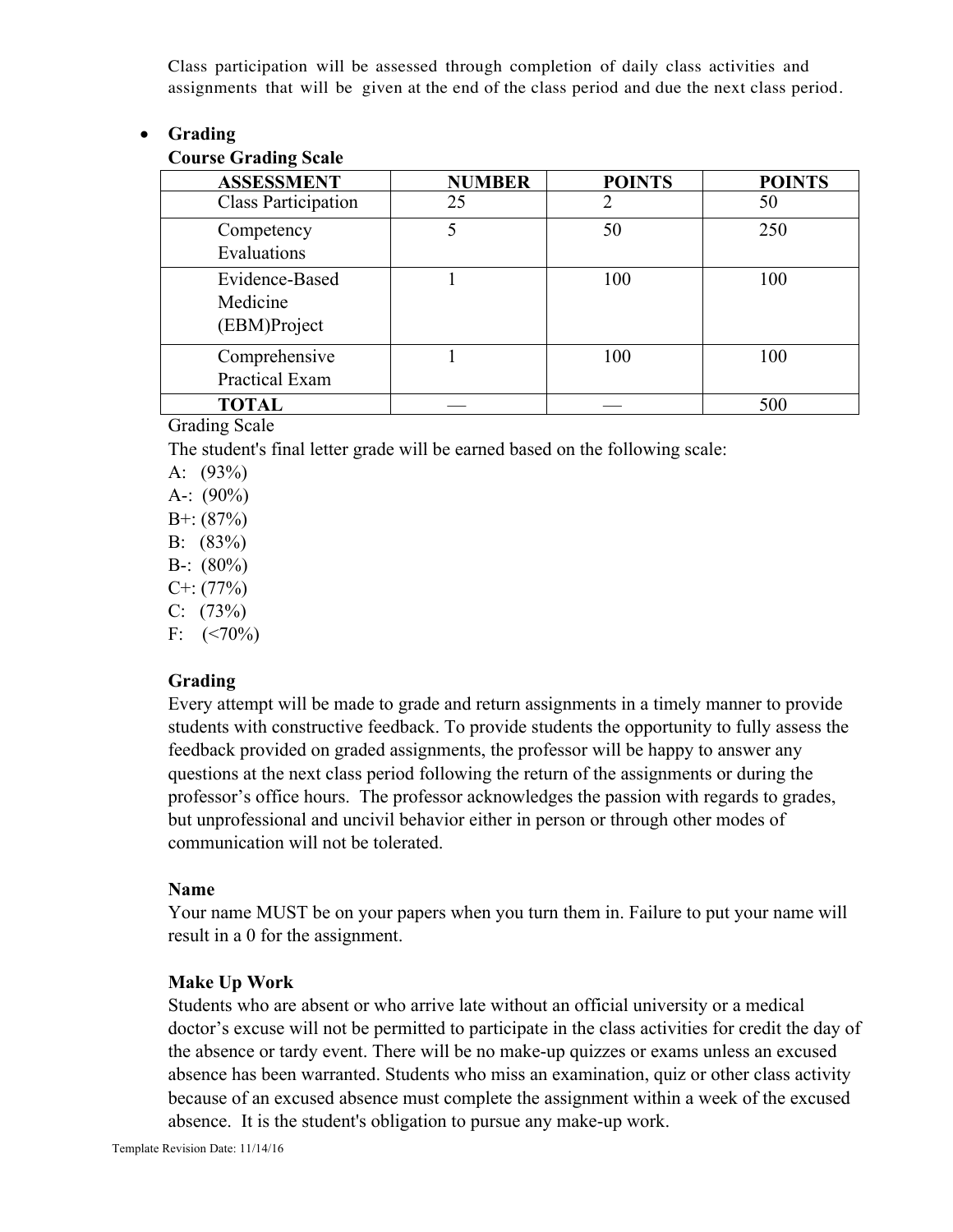## **Late Assignments**

All work is due at the beginning of class time on the indicated day. NO LATE WORK WILL BE ACCEPTED AND WILL RESULT IN A 0 GRADE!!! **Evidence-based Medicine (EBM) Assignment**

Evidence-based medicine is the practice of medicine based on the best available evidence, including the systematic collection of data. Health professionals caring for children and adults need to be aware of the evidence about the benefits and harms of preventive methods, diagnostic strategies, treatments, and rehabilitation techniques in order to provide optimal care to their patients.

#### **Objectives**

On completion of the assignment you should have:

- 1. Improved your internet (Pubmed) searching skills for relevant and supporting evidence
- 2. Gained practice and skill in collecting and critically appraising patient outcome measures
- 3. Learned how to apply empirical evidence to support clinical practice decisions

#### **What is required?**

- 1. Collect and analyze outcomes data
- 2. Present findings in written and oral format
- 3. Participate in on-line discussion forum

#### **Format of assignment**

- 1. Journals- students will reflect on their clinical practice with biweekly submission using Blackboard discussion board. Students must submit quality posts and respond to others posts in order to be successful.
- 2. Outcomes synopsis and plan for improvement- each student will document evidence of quality patient interaction. Students will use a variety of patient reported outcome measures and communicate their clinical decisions, outcomes, reflection and plan to improvement clinical practice in both written format and through formal presentation.

### **Grading**

The table below indicates the relative points placed on individual components of the assignment in general. There may be modifications made if necessary.

| <b>Section</b>                                                                        | <b>Points</b> |  |  |  |
|---------------------------------------------------------------------------------------|---------------|--|--|--|
| Participated in bi-weekly on line journal                                             |               |  |  |  |
| Provided quality feedback to peers journaling                                         |               |  |  |  |
| Search strategy and ability to use evidence to support clinical decisions             |               |  |  |  |
| Utilized appropriate patient outcome measures                                         | 10            |  |  |  |
| Written Presentation on reflection of clinical practice-(what helped me in caring for |               |  |  |  |
| patients, how did my clinical practice evolve over course of semester, plan of        |               |  |  |  |
| improvement for next practical site, etc)                                             |               |  |  |  |
| Oral Presentation (shared key strengths/weaknesses of practice, overall flow,         |               |  |  |  |
| engaged audience)                                                                     |               |  |  |  |
| Presentation (format followed, length of responses, spelling, grammar, neatness, etc) |               |  |  |  |
| <b>TOTAL</b>                                                                          | <b>100</b>    |  |  |  |

*Due date: The assignment has to be completed and handed in on or before the (May 1, 2017) (5pm). Assignments handed in after the deadline will automatically get a grade of zero.*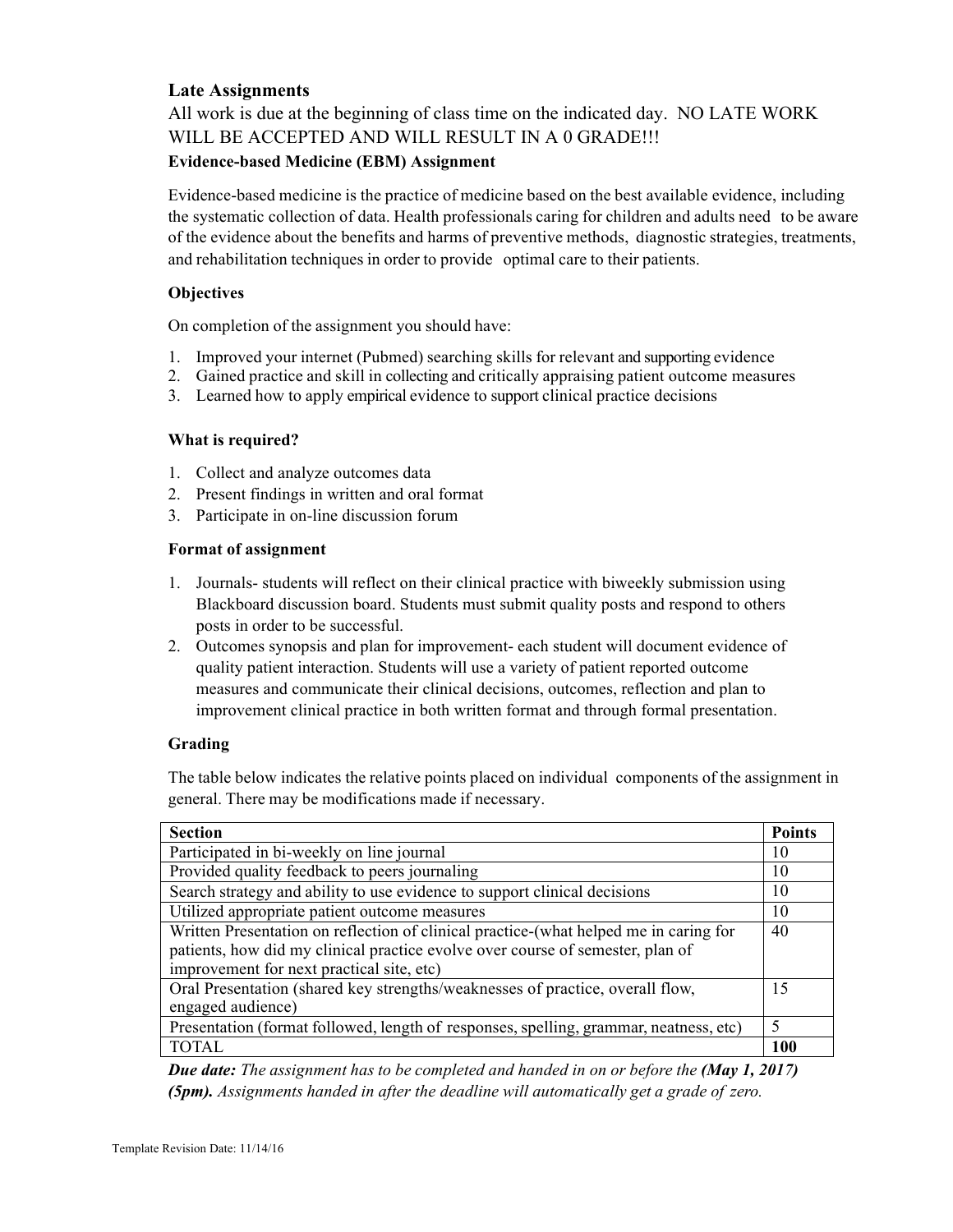# **Professional Dispositions**

Students are expected to exhibit professional behaviors and dispositions at all times.

# **Class Schedule**

|                         | <b>DATE</b> |              | <b>TENTATIVE TOPIC</b>                                               | <b>READINGS/ASSIGNMENT DUE</b>               |
|-------------------------|-------------|--------------|----------------------------------------------------------------------|----------------------------------------------|
| M                       | Jan         | 23           | Introduction to course                                               |                                              |
| W                       | Jan         | 25           | Clinical techniques - Applying Rehab<br>Principles                   | Ch 5, 6, 7, 8                                |
| M                       | Jan         | 30           | Clinical techniques - Applying Rehab<br>Principles                   | Ch 9, 10, 11, 12<br>Online Blog              |
| W                       | Feb         | $\mathbf{1}$ | Clinical techniques - Shoulder & Upper<br>Arm                        | Ch 17                                        |
| M                       | Feb         | 6            | Clinical techniques - Shoulder & Upper<br>Arm                        | Ch 17<br>Online Blog                         |
| W                       | Feb         | 8            | Clinical techniques - Shoulder & Upper<br>Arm                        | Ch 17                                        |
| M                       | Feb         | 13           | Review                                                               | Online Blog                                  |
| W                       | Feb         | 15           | <b>Competency</b><br><b>Evaluation #1</b>                            |                                              |
| M                       | Feb         | 20           |                                                                      | <b>Online Blog</b>                           |
| W                       | Feb         | 22           | Clinical techniques - Elbow & Forearm                                | Ch 18                                        |
| M                       | Feb         | 27           | Clinical techniques - Elbow & Forearm                                | Ch18<br>Online Blog                          |
| $\ensuremath{\text{W}}$ | Mar         | $\mathbf{1}$ | Clinical techniques - Elbow & Forearm                                | Ch 18                                        |
| $\mathbf M$             | Mar         | 6            | <b>Review</b>                                                        |                                              |
| W                       | Mar         | 8            | <b>Competency Evaluation #2</b>                                      |                                              |
| M                       | Mar         | 13           | Spring<br><b>Break</b>                                               |                                              |
|                         |             |              | Spring<br><b>Break</b>                                               |                                              |
| W                       | Mar         | 15           |                                                                      |                                              |
| M                       | Mar         | 20           | Clinical techniques - Wrist $&$ Hand                                 |                                              |
| W                       | Mar         | 22           | Clinical techniques - Wrist & Hand                                   | Online Blog                                  |
| M                       | Mar         | 27           | Review                                                               |                                              |
| W                       | Mar         | 29           |                                                                      | <b>Competency Evaluation #3- Online Blog</b> |
| M                       | Apr         | 3            | Clinical techniques - Head Face & Related<br>Structures              |                                              |
| W                       | Apr         | 5            | Clinical techniques - Cervical Spine                                 | Online Blog                                  |
| M                       | Apr         | 10           | Clinical Techniques-Thoracic Spine                                   |                                              |
| W                       | Apr         | 12           | Clinical Techniques- Thoracic Spine                                  | Online Blog                                  |
| $\mathbf M$             | Apr         | 17           | <b>Competency Evaluation #4</b>                                      |                                              |
| W                       | Apr         | 19           | Clinical techniques - Concussion                                     | Online Blog                                  |
| M<br>W                  | Apr         | 24<br>$26\,$ | Clinical techniques - Concussion<br>Clinical techniques - Concussion | Online Blog                                  |

Template Revision Date: 11/14/16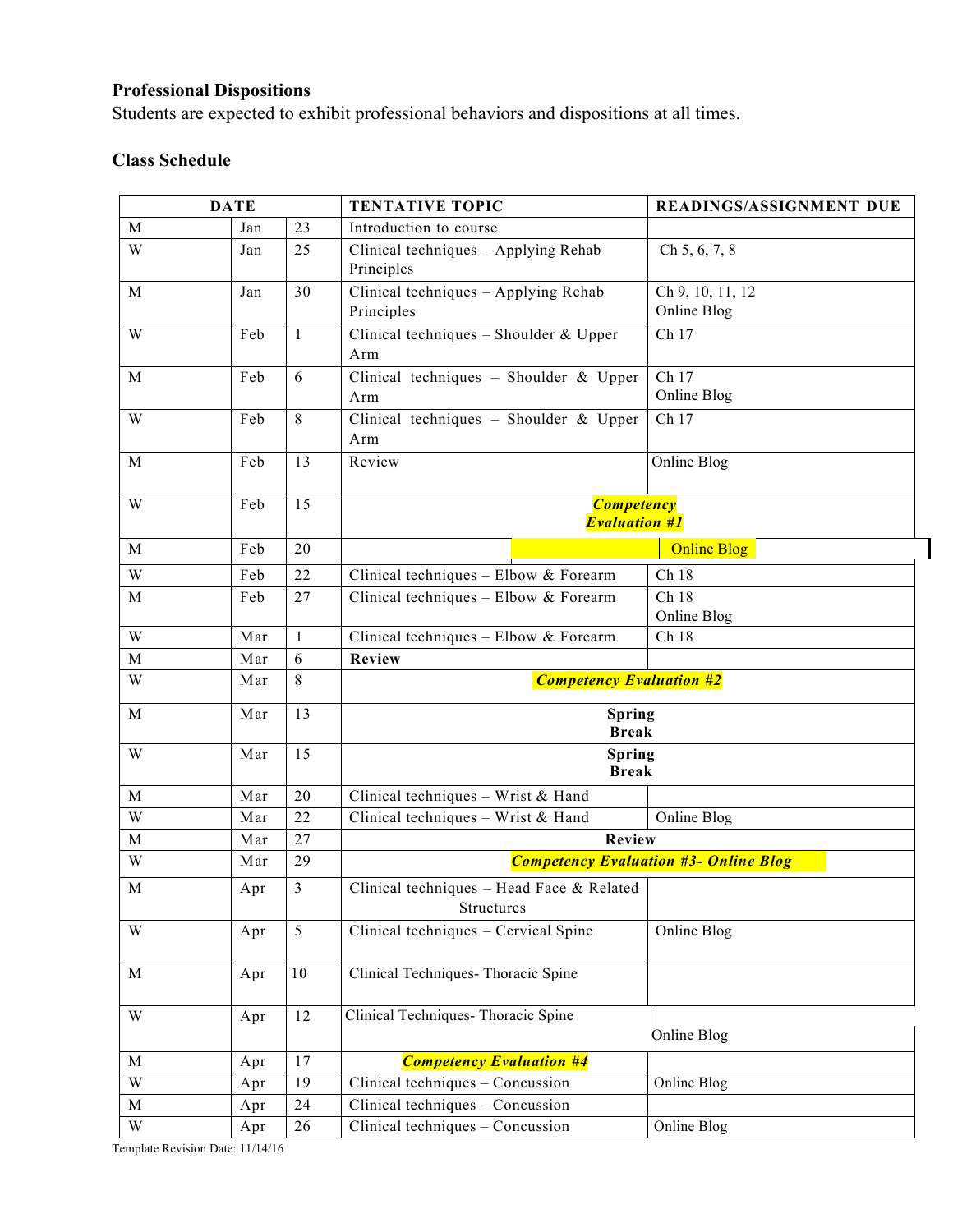| M   | May | <b>EBM</b> Project Presentations                      | <b>EBM Written Project</b> |
|-----|-----|-------------------------------------------------------|----------------------------|
| - W | May | <b>Competency Evaluation #5</b>                       |                            |
| M   | May | <b>Comprehensive Final Examination: 7:30-10:15 AM</b> |                            |

Note: Faculty reserves the right to alter the schedule as necessary, with notification to students.

# **Core Values Commitment**

The College of Education and Human Development is committed to collaboration, ethical leadership, innovation, research-based practice, and social justice. Students are expected to adhere to these principles: http://cehd.gmu.edu/values/.

# **GMU Policies and Resources for Students**

# *Policies*

- Students must adhere to the guidelines of the Mason Honor Code (see http://oai.gmu.edu/the-mason-honor-code/).
- Students must follow the university policy for Responsible Use of Computing (see http://universitypolicy.gmu.edu/policies/responsible-use-of-computing/).
- Students are responsible for the content of university communications sent to their Mason email account and are required to activate their account and check it regularly. All communication from the university, college, school, and program will be sent to students **solely** through their Mason email account.
- Students with disabilities who seek accommodations in a course must be registered with George Mason University Disability Services. Approved accommodations will begin at the time the written letter from Disability Services is received by the instructor (see http://ods.gmu.edu/).
- Students must follow the university policy stating that all sound emitting devices shall be silenced during class unless otherwise authorized by the instructor.

# *Campus Resources*

- Support for submission of assignments to Tk20 should be directed to tk20help@gmu.edu or https://cehd.gmu.edu/aero/tk20. Questions or concerns regarding use of Blackboard should be directed to http://coursessupport.gmu.edu/.
- The Writing Center provides a variety of resources and services (e.g., tutoring, workshops, writing guides, handbooks) intended to support students as they work to construct and share knowledge through writing (see http://writingcenter.gmu.edu/).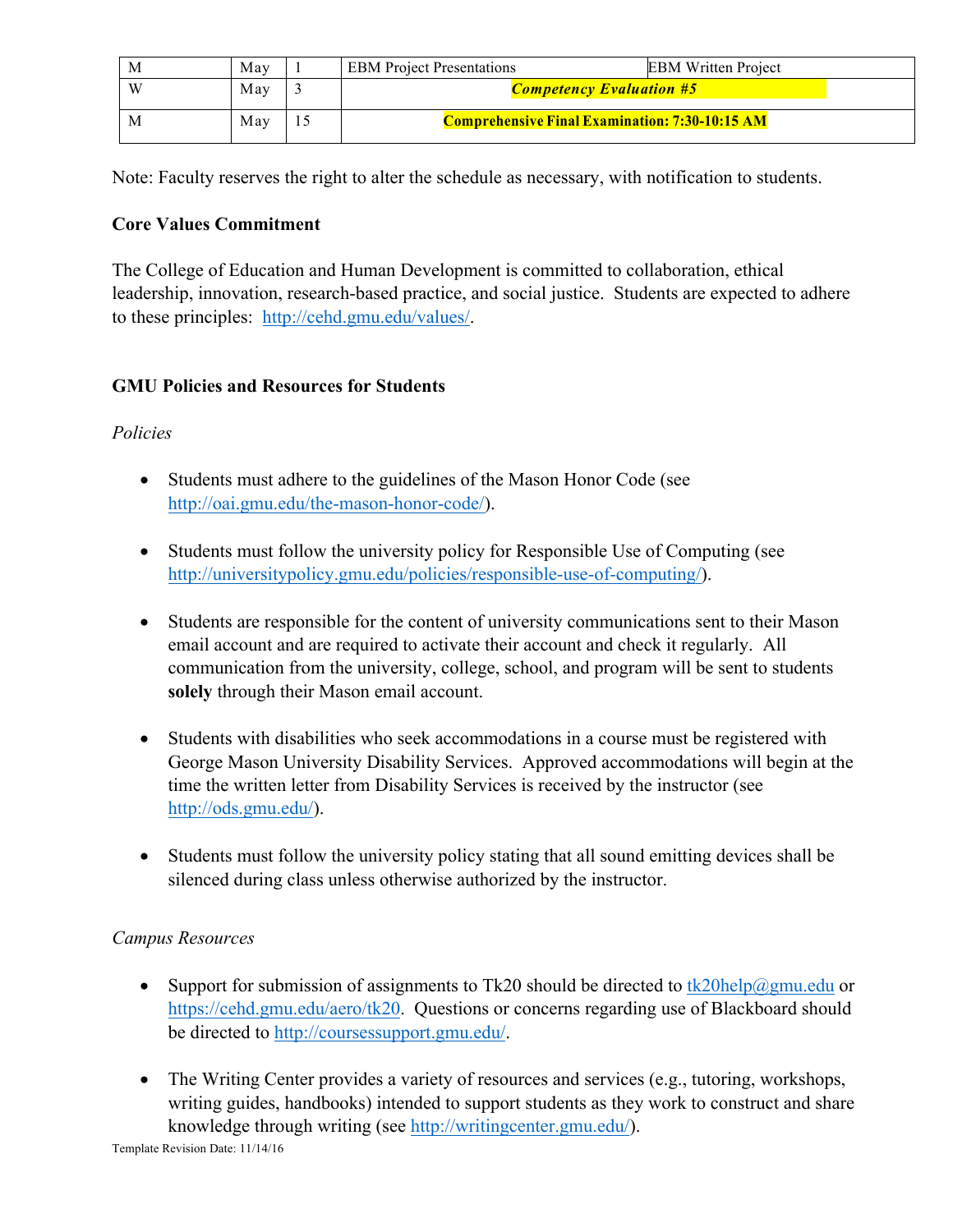- The Counseling and Psychological Services (CAPS) staff consists of professional counseling and clinical psychologists, social workers, and counselors who offer a wide range of services (e.g., individual and group counseling, workshops and outreach programs) to enhance students' personal experience and academic performance (see http://caps.gmu.edu/).
- The Student Support & Advocacy Center staff helps students develop and maintain healthy lifestyles through confidential one-on-one support as well as through interactive programs and resources. Some of the topics they address are healthy relationships, stress management, nutrition, sexual assault, drug and alcohol use, and sexual health (see http://ssac.gmu.edu/). Students in need of these services may contact the office by phone at 703-993-3686. Concerned students, faculty and staff may also make a referral to express concern for the safety or well-being of a Mason student or the community by going to http://ssac.gmu.edu/make-a-referral/.

**For additional information on the College of Education and Human Development, please visit our website https://cehd.gmu.edu/.**

## **Attendance**

**Students are expected to be on time, attend all class meetings and be prepared for in class assignments and projects**. Excused absences include the following: illness (must bring a receipt or note from a doctor), family death, athletic/academic event, and others at the discretion of the instructor. For known upcoming absences, students must contact the instructor at least *one week* in advance to the missed class to make up work. In the case of illness or some other unforeseen absence, the student must contact the instructor via e-mail or telephone. At the next attended class meeting, the student will discuss material that is to be completed. It is the student's obligation to pursue any make-up work.

# **Technology Use During Class**

As per GMU policy, all sound emitting technology is required to be turned off during the class meeting time. Additionally, no laptop computers will be permitted for use during class time; the exceptions are for use during presentations/projects, and technology deemed as necessary by the Office of Disability Services. Students utilizing various technology devices during class will be asked to leave class and will not be permitted to complete course work or receive any points for assignments that day.

### **E-mail Correspondence**

Only messages that originate from a George Mason University address will be accepted.

Template Revision Date: 11/14/16 Please note that e-mail is a wonderful tool for brief communication of ancillary matters, but is a poor substitute for in-person discussion of detailed matters. Therefore, to make communication more effective, e-mail correspondence from students should be limited to brief clarification of matters related to the class schedule, to receive confirmation of receipt of an assignment, to schedule a meeting, to notify the instructor of problems accessing materials on the course website,